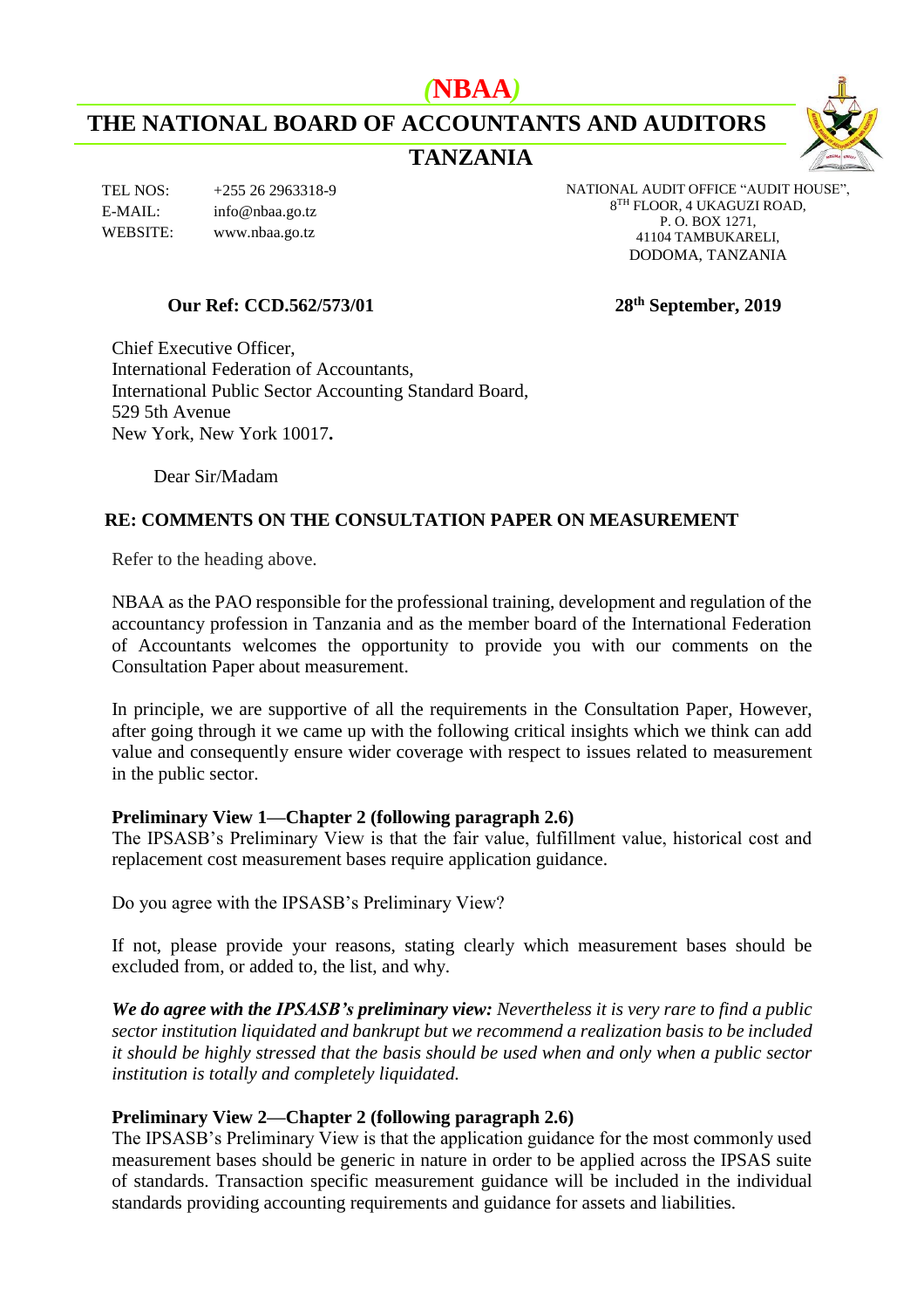If not, please provide your reasons, and state what guidance should be included, and why.

*We do agree with the IPSASB's preliminary view: because this will help eliminate contradictions and inconsistencies of assets and liabilities' measurement models that are found in a number of standards.* 

**Preliminary View 3—Chapter 2 (following paragraph 2.10) The IPSASB's Preliminary**  View is that guidance on historical cost should be derived from existing text in IPSAS. The IPSASB has incorporated all existing text and considers Appendix C: Historical Cost– Application Guidance for Assets, to be complete.

Do you agree with the IPSASB's Preliminary View?

If not, please provide your reasons, stating clearly what you consider needs to be changed.

*We do agree with the IPSASB's preliminary view: this help the availability of a guidance on historical cost in a one centered guideline instead of being scattered in various standards.* 

# **Preliminary View 4—Chapter 2 (following paragraph 2.16)**

The IPSASB's Preliminary View is that fair value guidance should be aligned with IFRS 13, taking into account public sector financial reporting needs and the special characteristics of the public sector. The IPSASB considers Appendix A: Fair Value–Application Guidance, to be complete.

Do you agree with the IPSASB's Preliminary View?

If not, please provide your reasons, stating clearly what you consider needs to be changed.

*We do agree with the IPSASB's preliminary view: because it directly corresponds to the intention of the Board but it should be well customized to public sector atmosphere.* 

# **Preliminary View 5—Chapter 2 (following paragraph 2.28)**

The IPSASB's Preliminary View is that fulfilment value guidance should be based on the concepts developed in the Conceptual Framework, expanded for application in IPSAS. The IPSASB considers Appendix B: Fulfilment Value–Application Guidance, to be complete.

Do you agree with the IPSASB's Preliminary View?

If not, please provide your reasons, stating clearly what you consider needs to be changed.

# *We do agree with the IPSASB's preliminary view.*

# **Preliminary View 6—Chapter 2 (following paragraph 2.28)**

The IPSASB's Preliminary View is that replacement cost guidance should be based on the concepts developed in the Conceptual Framework, expanded for application in IPSAS. The IPSASB considers Appendix D: Replacement Cost–Application Guidance, to be complete.

Do you agree with the IPSASB's Preliminary View?

If not, please provide your reasons, stating clearly what you consider needs to be changed.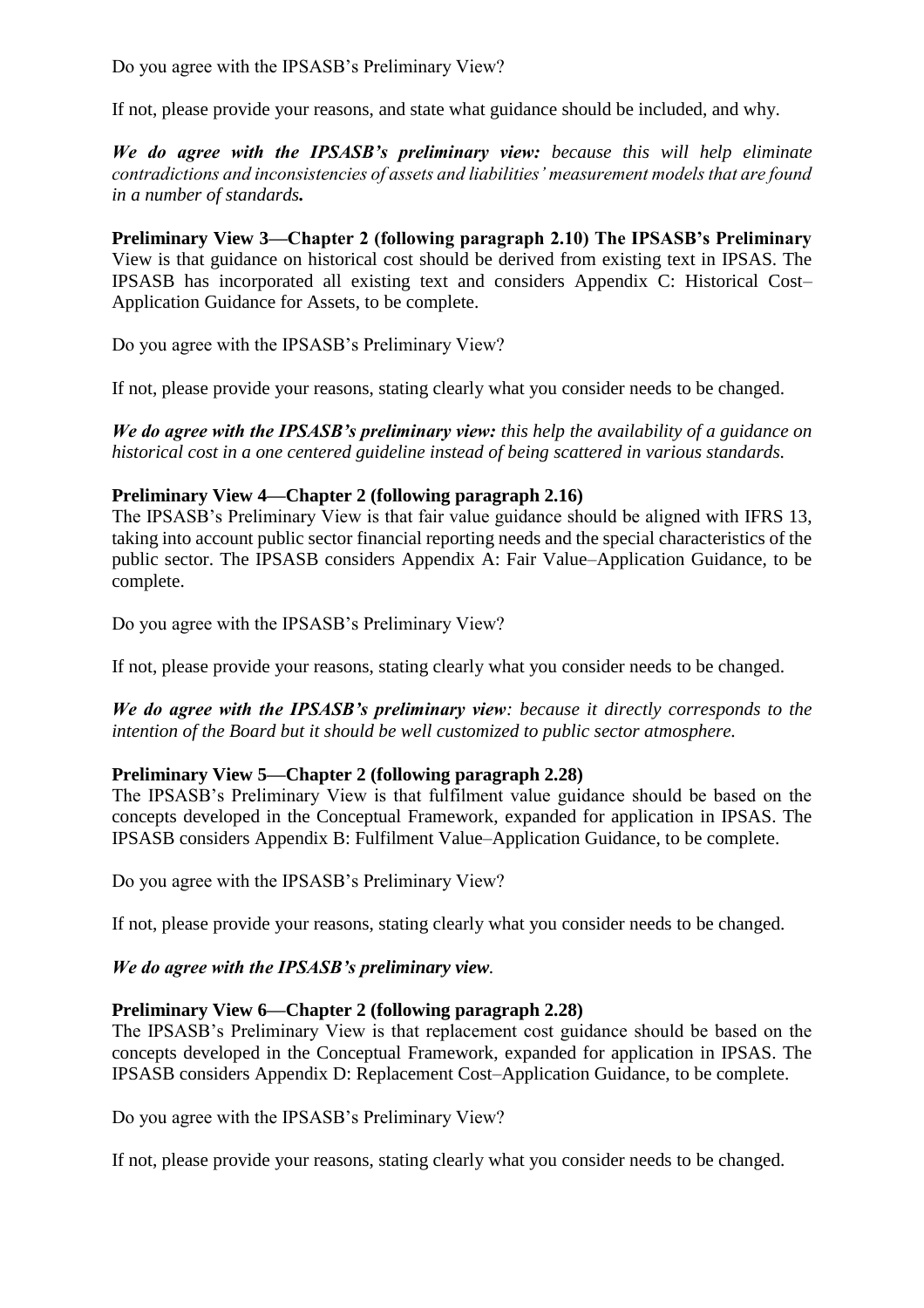## **Preliminary View 7—Chapter 3 (following paragraph 3.28)**

The IPSASB's Preliminary View is that all borrowing costs should be expensed rather than capitalized, with no exception for borrowing costs that are directly attributable to the acquisition, construction, or production of a qualifying asset.

Do you agree with the IPSASB's Preliminary View?

If not, please state which option you support and provide your reasons for supporting that option.

*We do agree with the IPSASB's preliminary view: because borrowing cost mislead users that a qualifying asset is having a greater service potential by the amount of finance cost as a result of borrowing. This distort faithful representation of entity's financial statements.*

## **Preliminary View 8—Chapter 3 (following paragraph 3.36)**

The IPSASB's Preliminary View is that transaction costs in the public sector should be defined as follows:

Transaction costs are incremental costs that are directly attributable to the acquisition, issue or disposal of an asset or liability and would not have been incurred if the entity had not acquired, issued or disposed of the asset or liability.

Do you agree with the IPSASB's Preliminary View? If not, please provide your reasons, and provide an alternative definition for the IPSASB to consider.

## *We do agree with the IPSASB's preliminary view of the definition of transaction costs.*

## **Preliminary View 9—Chapter 3 (following paragraph 3.42)**

The IPSASB's Preliminary View is that transaction costs should be addressed in the IPSAS, *Measurement*, standard for all IPSAS.

Do you agree with the IPSASB's Preliminary View?

If not, please provide your reasons and state how you would address the treatment of transaction costs in IPSAS, together with your reasons for supporting that treatment.

*We do agree with the IPSASB's preliminary view: because transaction costs is determined with the purpose of ascertaining the cost of an assets, therefore it should be addressed within the same standard on measurement.* 

## **Preliminary View 10—Chapter 3 (following paragraph 3.54)**

The IPSASB's Preliminary View is that transaction costs incurred when entering a transaction should be:

- Excluded in the valuation of liabilities measured at fulfillment value;
- Excluded from the valuation of assets and liabilities measured at fair value; and
- Included in the valuation of assets measured at historical cost and replacement cost.

Do you agree with the IPSASB's Preliminary View?

If not, please provide your reasons and state how you would treat transaction costs in the valuation of assets and liabilities, giving your rationale for your proposed treatment.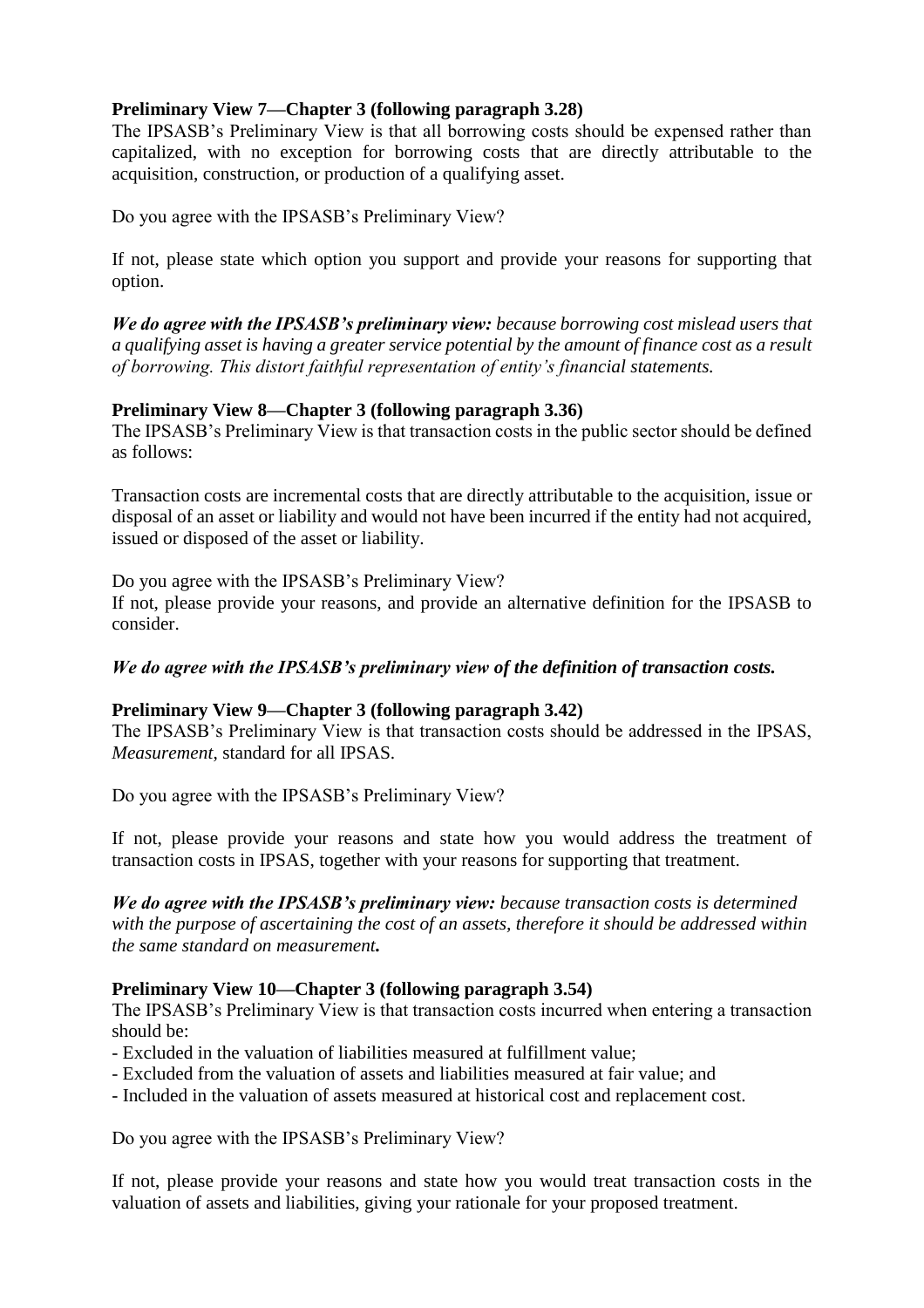#### *We do agree with the IPSASB's preliminary view:*

## **Preliminary View 11—Chapter 3 (following paragraph 3.54)**

The IPSASB's Preliminary View is that transaction costs incurred when exiting a transaction should be:

- Included in the valuation of liabilities measured at fulfillment value;
- Excluded from the valuation of assets and liabilities measured at fair value; and
- Excluded in the valuation of assets measured at historical cost and replacement cost.

Do you agree with the IPSASB's Preliminary View?

If not, please provide your reasons and state how you would treat transaction costs in the valuation of assets and liabilities, giving your rationale for your proposed treatment.

#### *We do agree with the IPSASB's preliminary view:*

#### **Specific Matter for Comment 1—Chapter 2 (following paragraph 2.29)**

Definitions relating to measurement have been consolidated in the core text of the Illustrative ED.

Do you agree that the list of definitions is exhaustive?

If not, please provide a listing of any other definitions that you consider should be included in the list and the reasons for your proposals.

*We do agree with the definitions provided, in addition the list should include a definition of the concept of best of use of an asset.*

#### **Specific Matter for Comment 2—Chapter 3 (following paragraph 3.5)**

Guidance in International Valuation Standards (IVS) and Government Financial Statistics (GFS) has been considered as part of the Measurement project with the aim of reducing differences where possible; apparent similarities between IPSAS, IVS and GFS have been noted.

Do you have any views on whether the IPSASB's conclusions on the apparent similarities are correct?

#### *We do agree with the IPSASB's preliminary view:*

Do you agree that, in developing an Exposure Draft, the IPSASB should consider whether the concepts of Equitable Value and Synergistic Value should be reviewed for relevance to measuring public sector assets (see Addendum B)?

#### *We do agree with the IPSASB's preliminary view:*

#### **Specific Matter for Comment 3—Chapter 4 (following paragraph 4.21)**

Do you agree that the measurement flow charts (Diagrams 4.1 and 4.2) provide a helpful starting point for the IPSASB to review measurement requirements in existing IPSAS, and to develop new IPSAS, acknowledging that other matters need to be considered, including:

- The Conceptual Framework Measurement Objective;
- Reducing unnecessary differences with GFS;
- Reducing unnecessary differences with IFRS Standards; and
- Improving consistency across IPSAS.